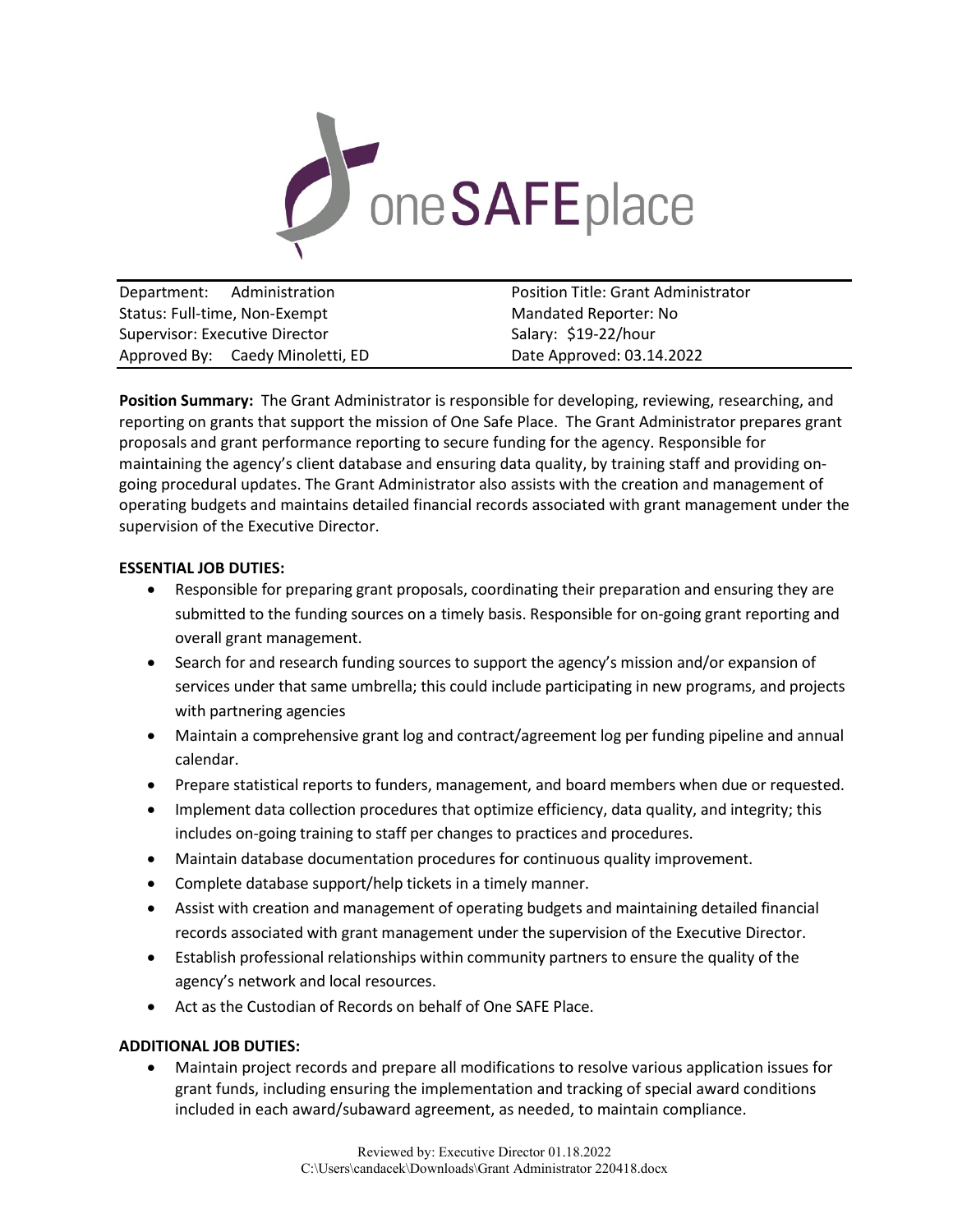- Respond and contribute to the strategic and organizational needs of agency.
- Present funding-related information to management and Board of Directors.
- Create presentations for potential funding opportunities with public speaking requirements.
- Provide technical assistance to program management and staff by referencing grant guidelines to ensure compliance.
- Provide accounting functions within the accounting system as needed.
- Cooperatively work with the agency management team for overall agency sustainability.
- Embody the agency's core values and operating principles.
- Other duties as assigned.

# **Qualifications:**

- Associate degree preferred.
- One year of grant administrative experience within a non-profit organization.
- One year experience utilizing a multi-faceted database. Experience with ServicePoint software a plus.
- Proficiency with Microsoft Suite Word, Excel, Outlook, and PowerPoint.
- Experience with Blackbaud accounting software a plus.
- Excellent oral and written communication skills, including ability to speak effectively in public and facilitate group discussions as needed.
- Ability to relate to others in a non-judgmental, empathetic, and supportive way.
- Ability to work both independently and as a team member.
- Ability to represent One SAFE Place professionally on agency business, including willingness to adhere to agency dress code policy.
- Ability to practice balance and self-care while meeting the demands of a crisis center.
- Ability to maintain good rapport with Staff, Board Members, Volunteers and Donors.
- Knowledge and support of issues as described in OSP's Mission Statement.
- Maintain a working knowledge of community resources.
- Awareness of the various aspects of physical, sexual and emotional violence.
- Access to reliable transportation.
- Successful completion of One SAFE Place's 66-hour domestic violence and sexual assault Crisis Intervention Counselor training (post-hiring requirement).
- Ability to provide copy of valid California driver license, have reliable transportation, and submit current proof of vehicle insurance.
- Ability to pass a background investigation, including willingness to be fingerprinted and undergo pre-employment drug testing.

# **ADA Job Characteristics**

Work environment is primarily in an office setting. Local travel (driving) may be required to attend off-site meetings, as needed. Lift and carry 25 lbs., extend both arms above the head and/or reach below the waist, stoop, squat, crawl, bend the back or open lower-level filing drawers, or to retrieve stored items, climb a ladder or stairs, or use an elevator. Sit frequently and/or stand when filing, using copier, etc. Use fine manipulation (hands and wrist) to operate a keyboard, take notes; utilize desk calculator, file and copy documents. Corrected vision to normal range. Speak in normal vocal tone and range and communicate clearly and concisely to others. Apply normal reasoning and detail as required in the accomplishment of job duties.